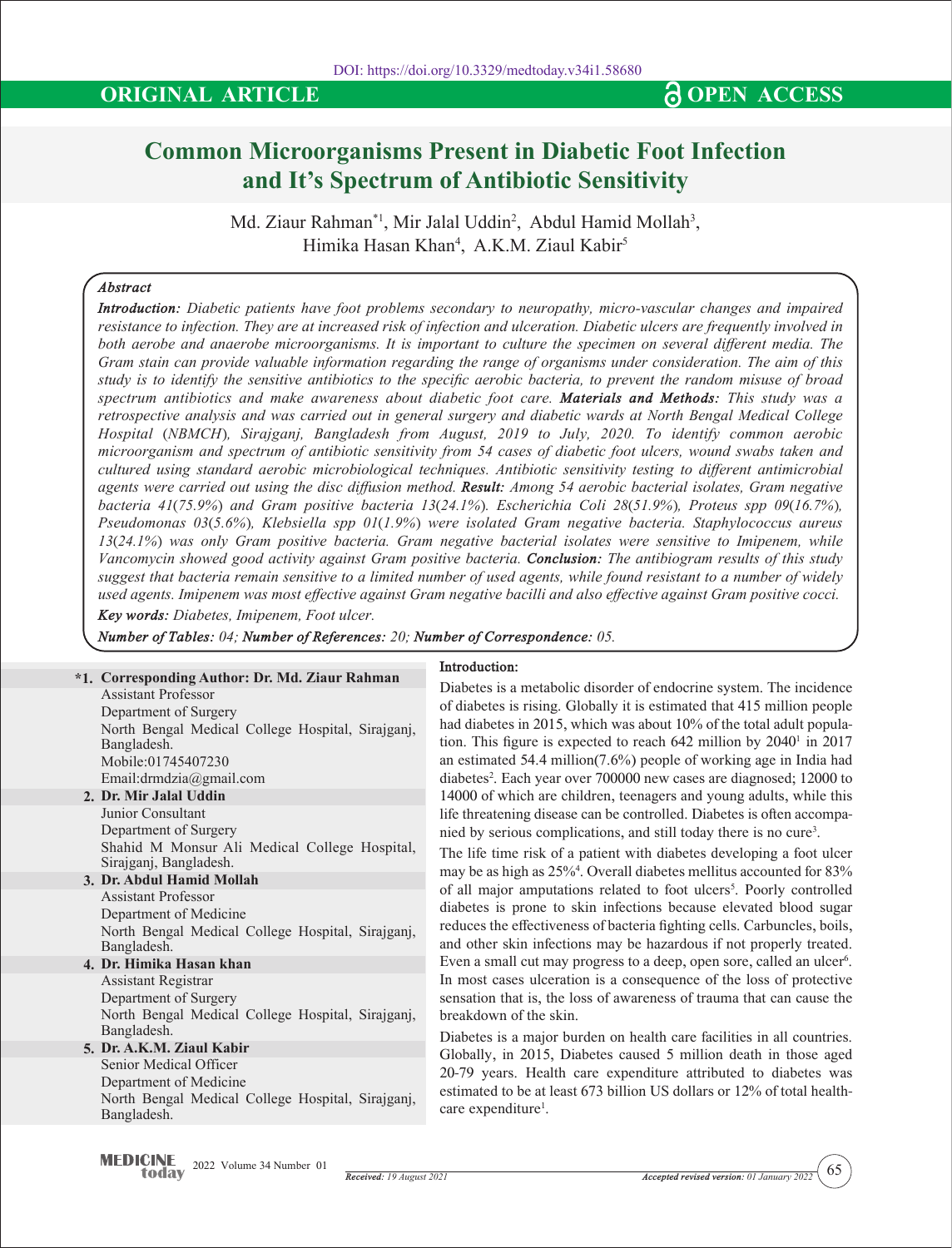Bangladesh has a total population of more than 160 million and is among the countries with the highest number of people with diabetes worldwide. The international diabetes federation (IDF) estimated 8.4 million people with diabetes in Bangladesh and almost an equal number with undetected diabetes<sup>7</sup>.

Diabetic patients have foot problems secondary to neuropathy, micro-vascular changes and impaired resistance to infection. They are at increased risk of infection and ulceration. Ulceration can lead to major morbidity and amputation. Ulcers need to be treated urgently. It is a surgical emergency and needs optimal management with urgent admission, radiological and clinical assessment, followed by debridement, antibiotics if required<sup>8</sup>. A great variety of organisms are involved in diabetic infections. Diabetic ulcers are frequently involved in both aerobe and anaerobe microorganisms. It is important to culture the specimen on several different media under different atmospheric conditions. The Gram stain can provide valuable information regarding the range of organisms under consideration<sup>9</sup>.

Patient with diabetes are reported to have up to 50% higher perioperative mortality than patient without diabetes. Hyper-glycaemia impair wound healing and innate immunity, leading to increased risk of infection<sup>1</sup>.

Diabetes with ulcers commonly experience infection with Gram positive organisms such as staphylococcus aureus, Enterococcus and Gram negative organisms like Pseudomonas aeruginosa, Escherichia coli, Klebsiella spp. Proteus spp etc, and anaerobes $10$ . Among the gram positive aerobes Staphylococci are more prevalent. Gram negative organisms were most frequently isolated(80%) bacteria<sup>11</sup>. Many of these microorganisms are developing resistance to commonly used antibiotics largely due to their indiscriminate use<sup>12</sup>. The present study was undertaken to determine the microbiology of the diabetic foot ulcers and the antimicrobial sensitivity pattern of the isolates. Swabs were collected from ulcers that were macroscopically examined and classified based on Wagner's method of evaluation<sup>13,14</sup>.

## **Materials and Methods:**

The study was a retrospective analysis, was carried out among a total number of 54 diabetic patients admitted with foot ulceration fulfilling the inclusion criteria. The study was carried out in general surgery ward and diabetic ward of North Bengal Medical College Hospital, Sirajganj, Bangladesh during the period of August 2019 to July 2020. Inclusion criteria were clinically diagnosed as diabetic foot ulcer in both sex. Exclusion criteria were foot ulcer due to other cause, diabetic foot ulcer with no growth in culture. Swabs were collected from ulcers that were macroscopically examined and classified based on Wagner's method of evaluation. Swabbing was done on slouphy or inflammed tissue as bacteria tend to present in greater number in these areas. From each patient two swabs were collected. The sterile cottons were moistened with sterile saline before

collecting the specimens. One of the swabs was used for the isolation of bacteria. The other swab was used for wet mount microscopy.

For the isolation of bacteria the media used were blood agar, and Mac Conckey's agar, which were incubated at 370 C for 48 hours. The organisms isolated were subjected to antibiotic susceptibility testing on Muller-Hinton agar using Kirbey-Bauer disc diffusion method. The study and procedure was explained to the patients and written consent was obtained from the patients. Hospital authority were informed about the study and permission was obtained. Detailed information were obtained in each cases according to protocol. Collected data was classified, edited, coded and entered into the computer for statistical analysis by using MS EXCEL.

# **Results:**

 Total 54 diabetic foot patients studied, 26 were males and 28 were females, the male: female ratio being 1:1.07. Their ages ranged from 8 years to 95 years with an average of 48 years. The maximum number of patients having diabetic foot infections belonged to the age group of 40-60 years.

Of the 54 patients, 30 patients had some other complications, such as peripheral vascular disease, neuropathy, nephropathy, retinopathy, cataract, ischemic heart disease or hypertension along with diabetes mellitus. Peripheral neuropathy has a central role and is present over 80% of diabetic patients with foot lesions. From the 54 patients studied, aerobic bacteria in the pure form were isolated in all the cases in which 13 were Staphylococcus aureus(24.1%), 28 were Escherichia Coli(51.9%), 01 Klebsiella spp(1.9%), 03 Pseudomonas aeruginosa(5.6%), 09 were Proteus spp(16.7%)(Table I).

| Culture isolate       | Number of isolates | Percentage % |
|-----------------------|--------------------|--------------|
| Staphylococcus aureus | 13                 | 24.1         |
| (S. aureus)           |                    |              |
| Escherichia coli      | 28                 | 51.9         |
| $(E. \text{ coli})$   |                    |              |
| Klebsiella spp        | 0 <sub>1</sub>     | 1.9          |
| Pseudomonas           | 03                 | 5.6          |
| aeruginosa            |                    |              |
| Proteus spp           | 09                 | 16.7         |

Over 71.4% strains of Escherichia Coli were sensitive to Imipenem but only 3.6% of strains were sensitive to Ceftriaxone and none of strains is sensitive to Cefuroxime but 28.5% of strains were sensitive to Ciprofloxacin, 39.2% were sensitive to Amikacin (Table II).

| Table-II: Antibiotic sensitivity pattern of Escherichia Coli. |  |  |  |
|---------------------------------------------------------------|--|--|--|
|---------------------------------------------------------------|--|--|--|

| Antibiotics     | Escherichia Coli (n=28)         |
|-----------------|---------------------------------|
|                 | Number of Sensitive Strains (%) |
| Amikacin        | 11(39.2)                        |
| Cloxacillin     | $\Omega$                        |
| Netilmycin      | 17(60.7)                        |
| Chloramphenicol | 12(42.8)                        |
| Ciprofloxacin   | 08(28.5)                        |
| Cotrimoxazole   | 01(3.6)                         |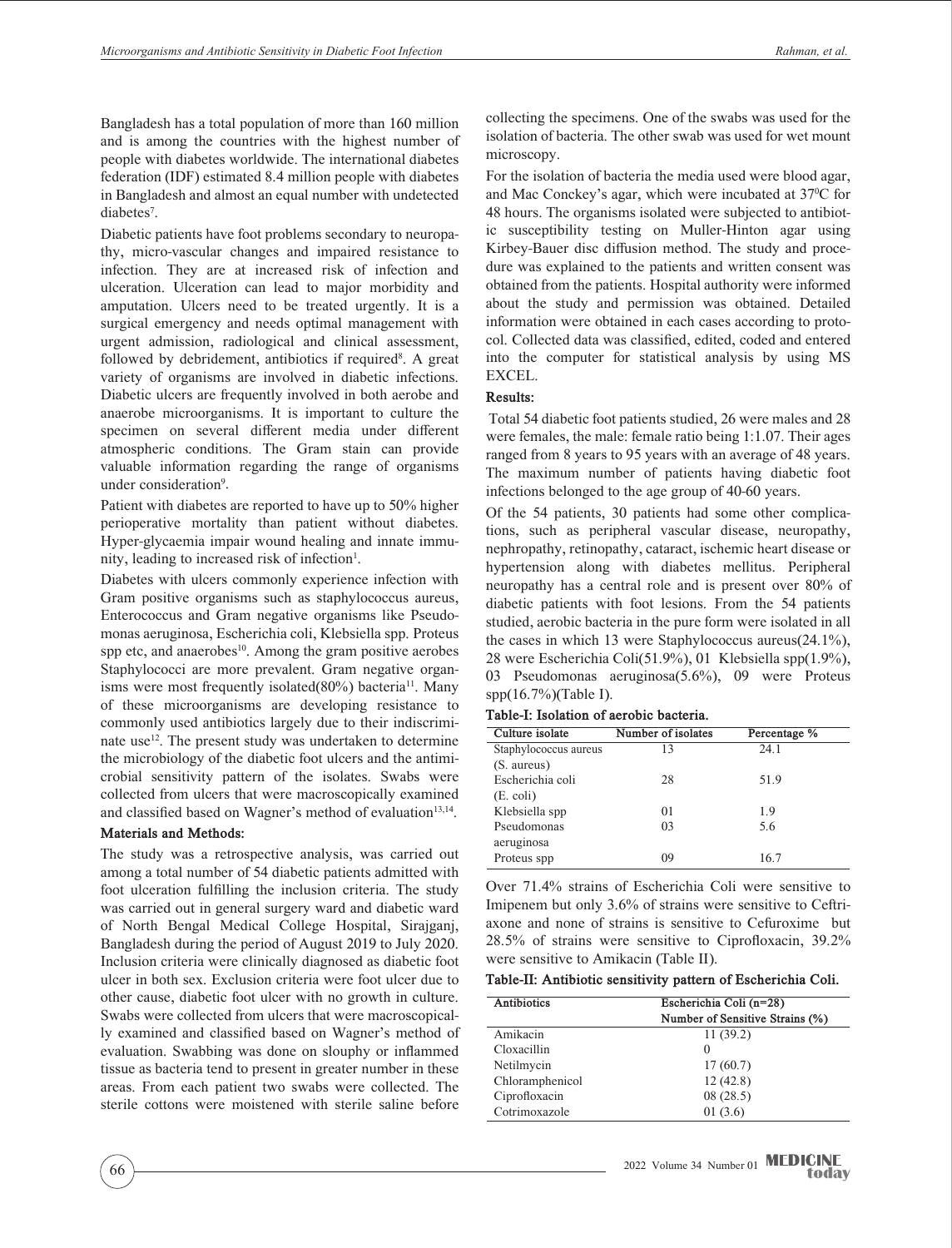| Antibiotics    | Escherichia Coli (n=28)         |
|----------------|---------------------------------|
|                | Number of Sensitive Strains (%) |
| Gentamycin     | 05(17.8)                        |
| Ceftriaxone    | 01(3.6)                         |
| Teracycline    | 03(10.7)                        |
| Amoxicillin    | 01(3.6)                         |
| Cephalexin     | 01(3.6)                         |
| Cefuroxime     | $_{0}$                          |
| Erythromycin   | 03(10.7)                        |
| Fusidic acid   | 04 (14.2)                       |
| Imipenem       | 20(71.4)                        |
| Nitrofurantoin | 10(35.7)                        |

Escherichia coli was highly sensitive to the antibiotics tested, Pseudomonas was highly resistant to them. Amikacin and Imipenem were highly sensitive to Pseudomonas but Gentamycin and Cefuroxime were resistant to them (Table III).

**Table-III: Antibiotic sensitivity pattern of aerobic Gram negative bacteria.**

| <b>Antibiotics</b>       | E. Coli   | Klebsiella   | Proteus   | Pseudomonas |
|--------------------------|-----------|--------------|-----------|-------------|
|                          | $n=28$    | spp. $n=01$  | $n=09$    | $n=03$      |
| Ciprofloxacin            | 08(28.5)  | $\theta$     | 02 (22.2) |             |
| Netilmycin               | 17(60.7)  | $\theta$     | 06 (66.7) | 02(66.7)    |
| Cefuroxime               | 0         | $\Omega$     | 0         | $\Omega$    |
| Ceftriaxone              | 01(3.6)   | 01(100)      | 01(11.1)  | 01(33.3)    |
| Amikacin                 | 11 (39.2) | $\theta$     | 05(55.6)  | 03(100)     |
| Imipenam                 | 20(71.4)  | $\theta$     | 06(66.7)  | 03 (100)    |
| Chloramphenicol          | 12(42.8)  | 01(100)      | 03(33.3)  | 02(66.7)    |
| Gentamycin               | 05(17.8)  | $\theta$     | 03(33.3)  | $\Omega$    |
| Erythromycin             | 03(10.7)  | $\theta$     | 0         | 0           |
| <b>Antibiotics</b>       | E. Coli   | Klebsiella   | Proteus   | Pseudomonas |
|                          | $n=28$    | spp. $n=01$  | $n=09$    | $n=03$      |
| Co-trimoxazole $01(3.6)$ |           | 0            | 01(11.1)  | $\theta$    |
| Tetracycline             | 03(10.7)  | $\theta$     | 01 (11.1) | $\theta$    |
| Amoxicillin              | 01(3.6)   | $\theta$     | 0         | 0           |
| Cephalexin               | 01(3.6)   | $\theta$     | 01(11.1)  | $\theta$    |
| Fusidic acid             | 04 (14.2) | $\mathbf{0}$ | 0         | $\theta$    |
| Nitrofurantoin           | 10(35.7)  | $\mathbf{0}$ | 01(11.1)  | 0           |

Over 69% strains of Staphylococcus aureus were sensitive to Vancomycin, Chloramphenicol and Amikacin. But none of strains were sensitive to Ceftriaxone and Cefuroxime. Only 38.5% of strains were sensitive to ciprofloxacin and 61.5% of strains were sensitive to Imipenem and only 15.4% sensitive to Cloxacillin (Table IV).

**Table IV: Antibiotic sensitivity pattern of the aerobic Gram positive isolates**

| Antibiotics     | Staphylococcus aureus $(n=13)$           |  |
|-----------------|------------------------------------------|--|
|                 | number of sensitive strains (percentage) |  |
| Amikacin        | 09(69.2)                                 |  |
| Amoxicillin     | 02(15.4)                                 |  |
| Netilmycin      | 08(61.5)                                 |  |
| Chloramphenicol | 09(69.2)                                 |  |
| Ciprofloxacin   | 05(38.5)                                 |  |
| Cotrimoxazole   | 02(15.4)                                 |  |
| Gentamycin      | 05(38.5)                                 |  |
| Cefuroxime      | $\Omega$                                 |  |
| Teracycline     | 05(38.5)                                 |  |
| Ceftriaxone     | $\Omega$                                 |  |
| Erythromycin    | 02(15.4)                                 |  |
| Vancomycin      | 09(69.2)                                 |  |
| Cloxacillin     | 02(15.4)                                 |  |
| Fusidic acid    | 08(61.5)                                 |  |
| Imipenem        | 08(61.5)                                 |  |
| Nitrofurantoin  | 05(38.5)                                 |  |

### **Discussion:**

The presence of Staphylococcus aureus(S.aureus), Escherichia coli(E. coli) and other aerobic Gram negative bacilli in septic complications of infected diabetic feet have been reported in various studies. The infections are usually polymicrobial in nature, caused by aerobic Gram- positive S. aureus, and by Gram- negative bacilli like E. coli, Klebsiella species and Proteus<sup>15</sup>. Of the isolates;  $75.9\%$  were found to be Gram negative while 24.1% were Gram positive bacteria. This corresponds with the findings of Bansal et al, in which 76% of the microbes were Gram negative and 24% were Gram positive<sup>16</sup>. Pseudomonas aeruginosa was the most common isolate, accounting for 21.67%, followed by Staphylococcus aureas, E.Coli and Klebsiella comprising 18.88%, 18.18% and 16.78% respectively<sup>16</sup>. In the present study, E. coli (51.9%) was predominantly isolated. As regards the other aerobic Gram negative bacilli, Pseudomonas aeruginosa (5.6%), Proteus (16.7%) and Klebsiella spp (1.9%) and Gram positive Staphylococcus aureus (24.1%) were the only Gram positive cocci isolated. Aminoglycosides are bactericidal drugs especially useful against many Gram negative rods. Amikacin and Gentamycin are most useful drugs against Gram negative rods such as E. coli, Pseudomonas<sup>9</sup>. Hefni AAH, et al<sup>17</sup>, found  $100\%$ sensitivity of Pseudomonas and E. coli to both Amikacin and Gentamycin. In this study ,Sensitivity of E. coli to Amikacin was 39.2%, where Pseudomonas was 100% sensitive to Amikacin. Sensitivity of E. coli to Gentamycin was 17.8% but Pseudomonas was resistant to this drug.

Cephalosporins are B-lactam drugs. The first generation Cephalosporins are active primarily against Gram positive cocci. Second ,third and fourth generations having expanded coverage against certain Gram negative rods<sup>9</sup>. Journal of Diabetes and Metabolic disorder 2020 shows, most of the organisms are resistant to all forms of Cephalosporins<sup>18</sup>. In this study, E. Coli was not sensitive to Cefuroxime but only 3.6% were sensitive to Ceftriaxone. Pseudomonas was also resistant to Cefuroxime but only 33.3% sensitive to Ceftriaxone. Staphylococcus aureus was resistant to both Cefuroxime and Ceftriaxone.

Carbapenems are Beta lactam drugs that are structurally different from Penicillins and Cephalosporins. Imipenem, the currently used carbapenem, has the widest spectrum of activity of the beta lactam drugs and has excellent bactericidal activity against many Gram positive, Gram negative and anaerobic bacteria9 . According to Gadepalli R et al Imipenem was found 100% sensitive to all types of organisms.19 In this study, E. coli was 71.4%, Pseudomonas was 100% sensitive to Imipenem but Staphylococcus aureus was 61.5% sensitive to Imipenem.

Vancomycin is a bactericidal agents, effective against certain Gram positive bacteria. It's most important use is in the treatment of infections by Staphylococcus aureus strains, that are resistant to the Penicillinase-resistant penicillins<sup>8</sup>. In a study Nageen A showed, Vancomycin is sensitive to Staphylococcus in  $49.47\%$  cases<sup>20</sup>. In this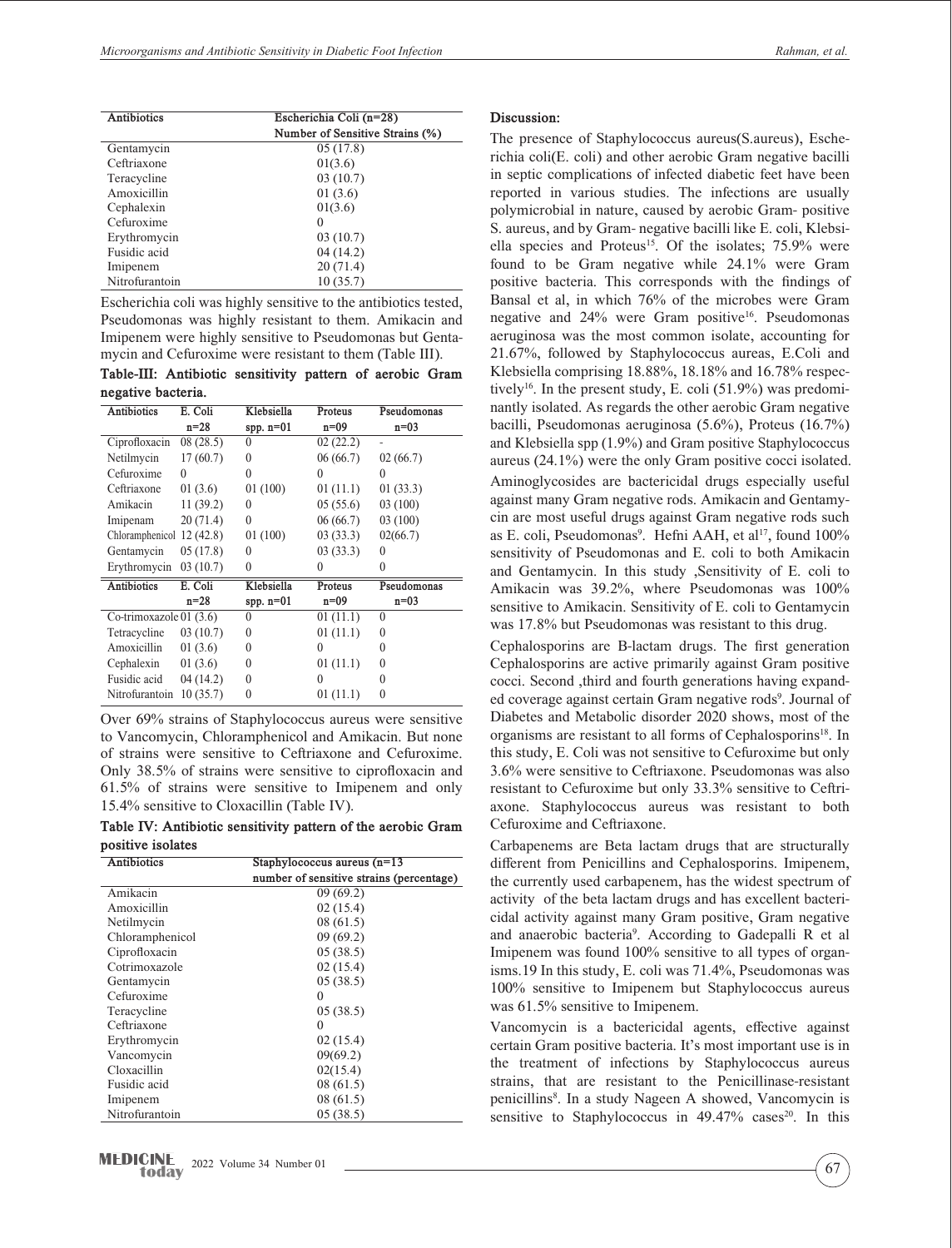study, Staphylococcus aureus was 69.2% sensitive to Vancomycin.

Among the 28 isolates of E. coli, Imipenem, Netilmycin and Amikacin showed a higher sensitivity than to showed a higher sensitivity than to commonly used Cephalosporin and Quinolone group of antibiotics. 09 isolates of Proteus were resistant to major group of antibiotics but a high sensitivity pattern was shown towards Netilmycin and Imipenem. In Pseudomonas the total isolates were resistant to the most commonly used antibiotics like ciprofloxacin, Cefuroxime, Gentamycin but all were sensitive to Amikacin and the beta lactum antibiotic Imipenem. Only one Klebsiella spp was found and sensitive to Ceftriaxone.

Among the 13 isolates of Staphylococcus aureus, Vancomycin, Chloramphenical, Amikacin, Netilmycin and Imipenem showed a higher sensitivity than to commonly used Cloxacillin, Cephalosporin and quinolone group of antibiotics.

#### **Conclusion:**

54 aerobic bacteria were isolated from diabetic foot ulcer. Escherichia coli and Staphylococcus aureus were the most common bacteria isolated. Most of the Gram negative and Gram positive isolates were sensitive to Imipenem, which was resistant to inactivation by most bacterial beta lactamases. So, it has the widest spectrum of antibacterial activity. Imipenem should therefore be used as a monotherapy against polymicrobial infections. It produces a better response comparable to that of second and third generation cephalosporins. Though, most of the bacterial isolates were sensitive to Imipenem, it is matter of great regret that, the widely used antibiotics such as Cephalosporin and Quinolone groups were resistant to most of the bacterial isolates. It shows the terrible picture of antibiotic resistance in our community which is a great danger for future. So, irrational use of antibiotics must be prohibited and make awareness among the mass people. All diabetic patients should be prescribed and educated about foot care to prevent diabetic foot infection.

#### **Conflict of Interest:** None.

#### **Acknowledgement:**

We would like to thank the patients who gave consent for publication and to all the subjects of this study for their cooperation during collection of data. I am also grateful to Dr Julia for her guidance and moral support.

#### **References:**

1. Pearson ER, McCrimmon RJ. Diabetes mellitus. In: Ralston SH, Penman ID, Strachan MWJ, Hobson RP, editors. Davidson's Principles and practice of Medicine. 23rd ed. Edinburgh: Elsevier ltd; 2018: 719-762.

2. Zomer E, Banker KK, Liew D, Ademi Z, et al. The impact of diabetes on productivity in India. Diabetes care. 2021; 44(12): 2714-2722.

https://doi.org/10.2337/dc21-0922 PMid:34675058

3. Benjamin A, Lipsky, B.A., Roger E, et al. Outpatient management of uncomplicated lower-extremity infection in diabetic patients. Arch Intern Med. 1990; 150(4): 790-797. https://doi.org/10.1001/archinte.1990.00390160058013

# PMid:2183732

4. Boulton AJM. The pathway to foot ulceration in Diabetes. Med Clin N Am. 2013; 97(5): 775-790. https:// doi.org/10.1016/j.mcna.2013.03.007

## PMid:23992891

5. Hicks CW, Selvarajah S, Mathiousdakis N, at el. Burden of Infected Diabetic Foot Ulcers on Hospital Admission and Costs. Annals of Vascular Surgery. 2016; 33: 149-158. https://doi.org/10.1016/j.avsg.2015.11.025

PMid:26907372 PMCid:PMC6048950

6. Boulton AJM. The diabetic foot: a global view. Diabetes Metab Res Rev. 2000; 16: 52-55. https:// doi.org/10.1002/1520-7560(200009/10)16:1+<::AID-DM-RR132>3.0.CO;2-T

7. Whiting DR, Guariguata L, Weil C, Shaw J. Global estimates of the prevalence of diabetes for 2011 and 2030. IDF Diabetes Atlas. 2011; 94(3): 311-321.

https://doi.org/10.1016/j.diabres.2011.10.029

PMid:22079683

8. Sharp B. Foot and Ankle. In: Williams SN, O'Connell PR, McCaskie AW, editors. Bailey & Love's Short Practice of Surgery. 27th ed. Boca Raton, FL: CRC Press; 2018: 524-533.

9. Levinson W, Jawetz E. Medical Microbiology & Immunology: Examination & Board Review. 7th ed. The McGraw-Hill, United States of America; 2002: 53-72.

10. Shankar EM, Mohan V, Premalatha G, et al. Bacterial aetiology of diabetic foot infections in South India. Eur J Intern Med. 2005; 16: 567-570.

https://doi.org/10.1016/j.ejim.2005.06.016

PMid:16314237

11. Paul S, Barai L, Jahan A, Haq JA. A bacteriological study of diabetic foot infection in an urban tertiary care Hospital in Dhaka city. Ibrahim med. Coll. J. 2009; 3(2): 50-54. https://doi.org/10.3329/imcj.v3i2.4216

12. Banu A, Noorul Hassan MM, Rajkumar J, et al. Prospective study of multidrug Resistant Bacteria causing Diabetic foot ulcers in South India. Journal of Science. 2015; 5(8): 626-629.

13. Romani A, Ramani R, Shivananda PG, Kundaje GN. Bacteriology of Diabetic Foot Ulcers. Indian J Pathol Microbiol. 1991; 34(2): 81-87.

14. Robert G, Frykberg. Diabetic Foot Ulcers: Pathogenesis and Management. Am Fam Physician. 2002; 66(9): 1655-1663.

15. Benwan KA, Mulla AA, Rotimi VO. A Study of the Microbiology of Diabetic foot infections in a teaching Hospital in Kuwait. Journal of Infection and Public Health. 2012; 5(1): 1-8. https://doi.org/10.1016/j.jiph.2011.07.004 PMid:22341838